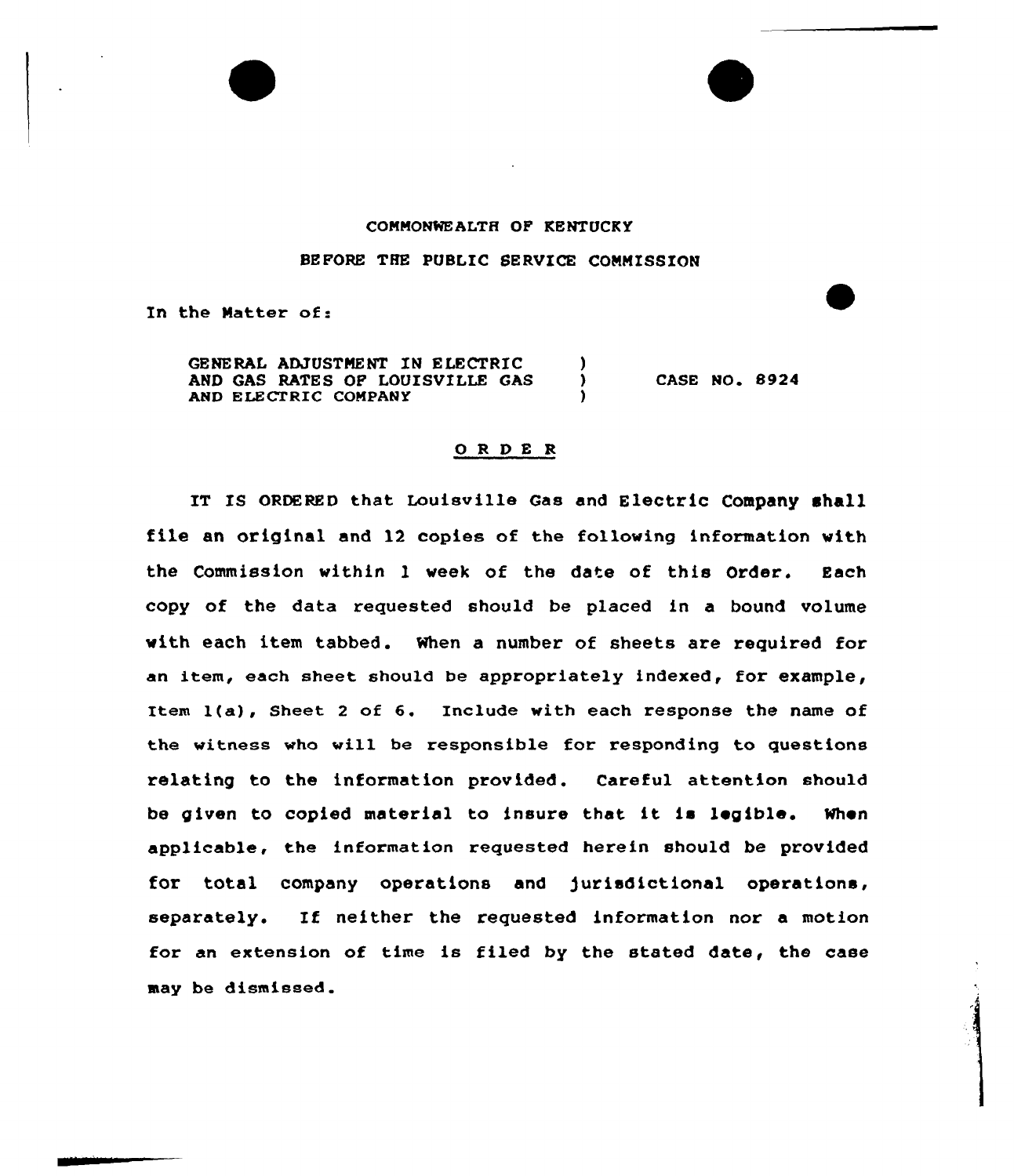#### Issues Prc Forma Adjustments and Test Year Expenses

l. As soon as available, provide the actual amounts of the increases for Major Medical Insurance and Blue Cross-Blue Shield coverage effective January 1, 1984, which had previously been projected as shown in Item No. 16 of the response to the PSC data request of November 18, 1983.

2. Provide the most recent report on the status of the proposed legislation affecting license fees for hydroelectric dams and future reports, as they become available, as per Item No. <sup>7</sup> of the response to Attorney General Data Request No. l.

3. Provide the following information regarding the test-year level of expense for Account No. 502, Operation of Boiler Plant, shown in Item 31(a) of the response to the PSC data request of December 29, 1983:

a. <sup>A</sup> detailed explanation of the necessity and magnitude of the materials expense of S684,000 for "Soda Ash Additive System" incurred during the test year, and why there had been no such expense during the 12-month period immediately preceding the test year.

b. <sup>A</sup> detailed analysis of the 8973,000 increase in materials expense for "Sludge Disposal Equipment" during the test year, including, but not limited to, the following information:

(1) Was there an outside contractor hauling sludge prior to the test year?

(2) How much sludge was hauled during the test year compared to the preceding 12 months?

 $-2-$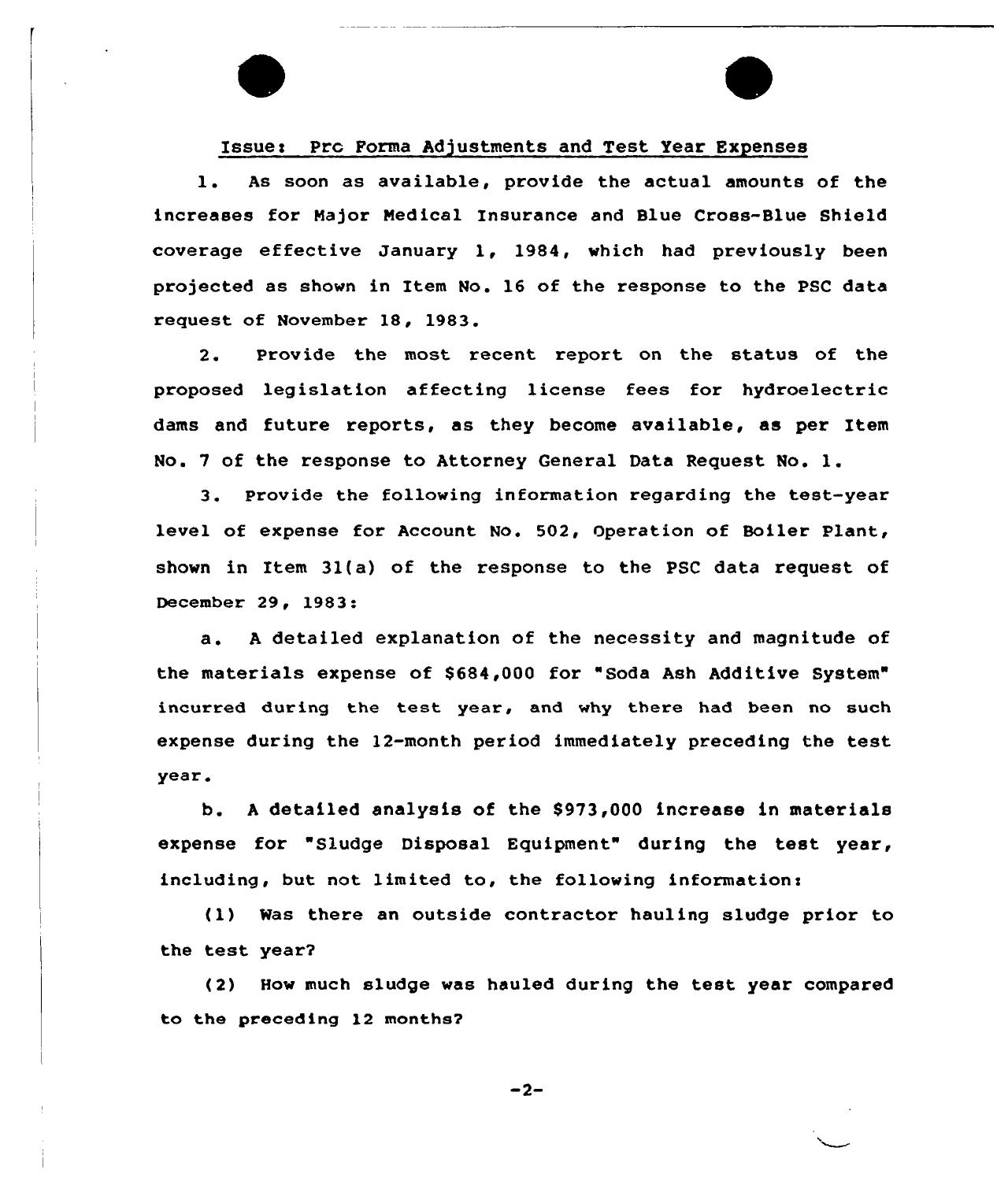

(3) For what reasons does the company employ an outside contractor for sludge hauling rather than use its own personnel and equipment?

(4) How much was paid the outside contractor during the test year and how were those amounts determined - i.e., amount of sludge hauled, hours worked, etc.?

4. The financial and operating statistics report filed as Item No. 7 of the response to KIUC Data Request Ho. 1 shows that Paddy's Run Unit 5 was retired from the books in 1983 and Unit 6 is scheduled for retirement in 1984. Provide the following information concerning these retirements:

a. When in 1983 was Unit <sup>5</sup> retired and what were the accounting entries made to record that retirement?

b. What was the net depreciated cost of Unit 6 at the end of the test year and when in 1984 will it be retired?

c. No electricity was generated by these units during the test year, according to the company's monthly reports. Mill either of these units remain in service as peaking units after being retired from the company's books?

5. The response to Item 31(g) of the PSC data request of December 29, l983, refers to the increasing costs of several employee fringe benefits. In order to give the Commission more detail about the total magnitude of these costs, as well as other employee related costs, provide the company's normalized annual cost for the following items:

- a. Health Insurance.
- b. Retirement Plan.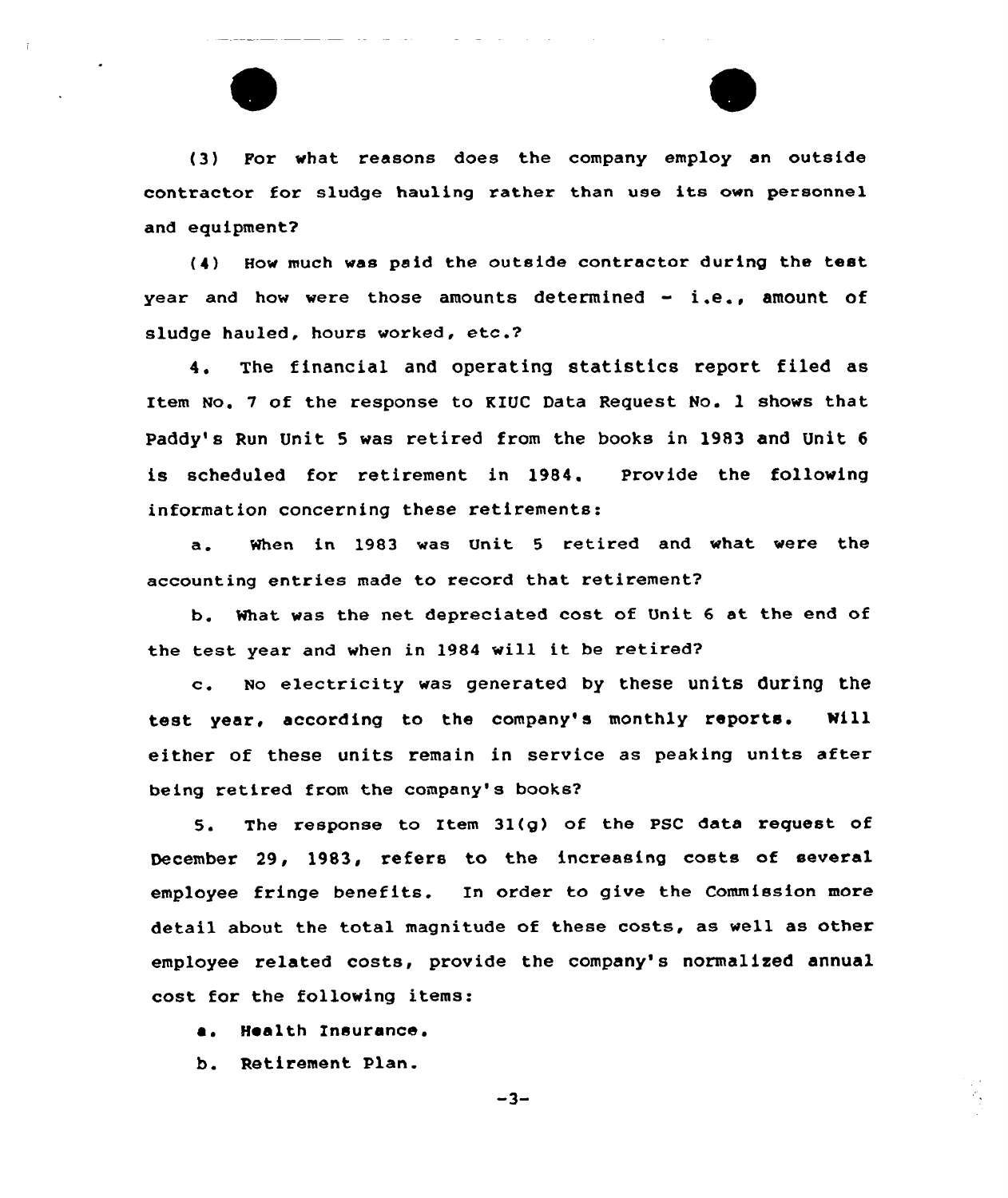c. Group Life Insurance.

d. Social security Contributions.

e. Unemployment Taxes.

f. Other Benefits ( itemize).

### Issue: Coal Inventory

6. Did LGaE consider the costs related to the number of orders and/or the size of the orders in its coal inventory report entitled, "A Study of the Optimal Level of Coal Inventory" provided in response to Question 45 of the PSC's data request dated December 29, 1983?

7. Provide <sup>a</sup> graph of LGSE's monthly ending coal inventory levels including coal reciepts (in tons) and coal burns (in tons) from September 1, 1983 through August 31, 1983.

### Issue: Appropriate Return on Equity

8. Provide an update of Ronald Exhibit <sup>3</sup> showing the pre-tax coverage ratios less AFC for 1983, as soon as the data becomes available.

9. Provide an update of Schedule 2, page 2 of WDM 2, for the 12 months ended December 31, 1983, as soon as the data becomes available.

10. Provide an update of Schedule 7, WDM 7, for 1983, as soon as the data is available.

## Issue: Appropirate Capital Structure

lla. Regarding LG & E's response to item 14, PSC data request of December 29, 1983: which rating agencies were consulted and provided advice?

lib. What was the advice of the rating agencies?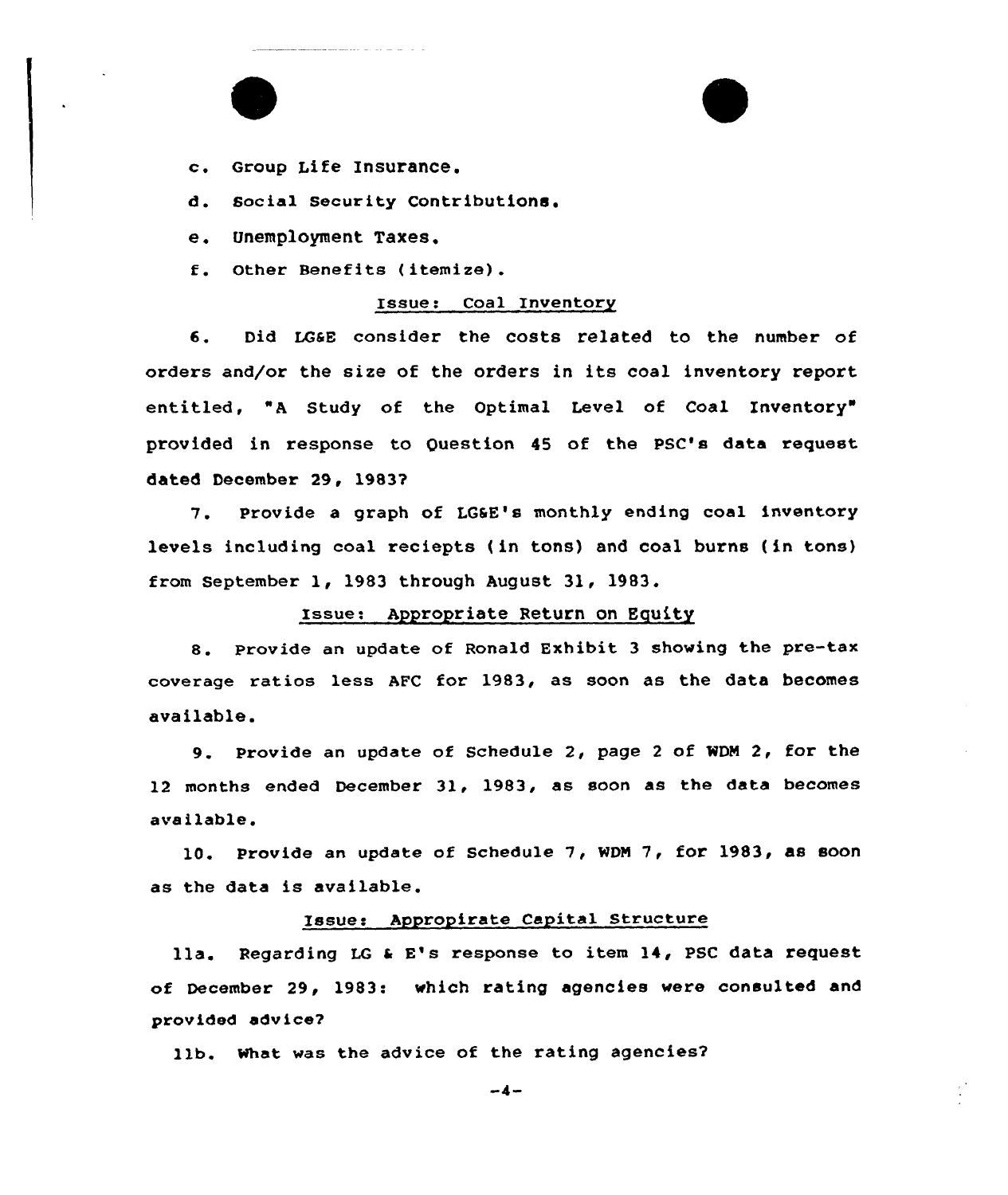### Is8ue: Appropriate Cost of Short-Term Debt

and a series

12. Referring to item 26, page <sup>1</sup> of PSC data request of November 18, 1983: How is the interest rate for Trust Demand Notes determined?

13. Referring to Wilkerson Exhibit 5, line 5: How is the interest rate for Other Notes Payable to Banks determined?

# Issue: Depreciation Rates

14. Refer to response 36(a) of PSC data request of December 29, 1983;

a. Are the depreciation rates for  $SO<sub>2</sub>$  equipment, at the Cane Run, Paddy's Run and Mill Creek Stations, composite xates for all capital equipment items associated with and a part of the  $SO_{2}$ equipment?

b. Why are the depreciation rates different for each generating unit?

c. Why is the depreciation rate for Paddy's Run No. <sup>6</sup> unit so much greater than for the other units?

d. Under "transmission" what does "Proj. 289" and "Non Proj." mean?

e. Under Common Utility" what is included in the "PURPA" and "Other" categories?

# Issue: Proposed Agreement with East Kentucky Power

15. Response to PSC Data Request of December 29, 1983, Item 19-c, page 2, indicates that a proposed agreement between EKp and LG&E has been prepared. Provide the proposed agreement, EKP's comments and all relevant correspondence including internal memos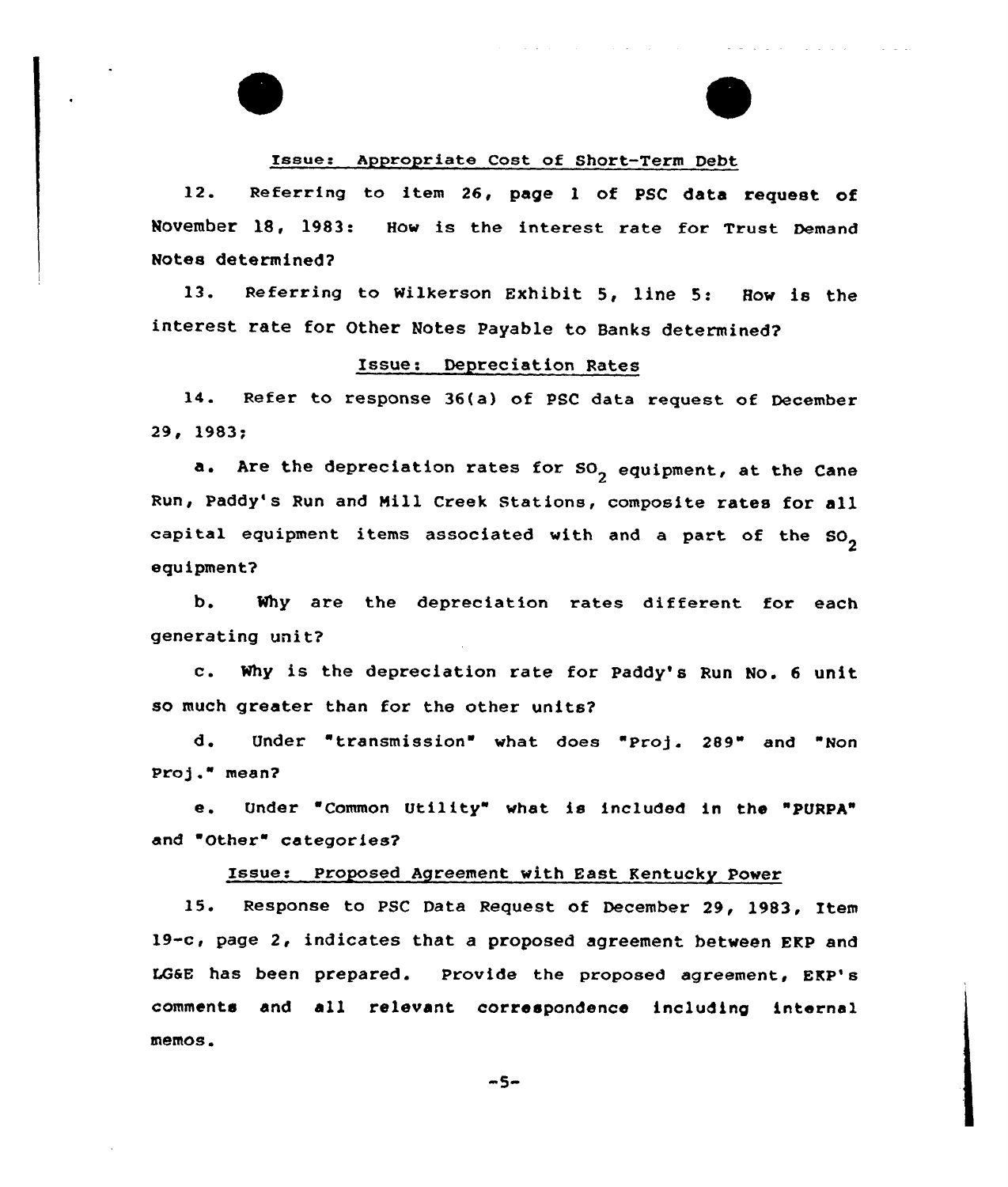Issue: Load Forecasts and Construction Plans for Trimble County

16. Response to PSC Data Request of December 29, 1983, Item 19-a refers to a memorandum from R. E. Lyon to Fred wright. The memo updates the company's load forecasts. Page 4 of the memo states that a capacity/load analysis would be undertaken. Please provide this analysis and any supporting documentation.

Issue: Embedded Cost-of-Service Study

17. Response to pSC Data Request of December 29, 1983, 1tem 23 states that a zero-intercept analysis was used to determine the customer cost component of joint distribution facilities. In previous studies presented to the Commission a minimum system approach was used. Provide an explanation of why the zero-intercept method was chosen for the present cost-of-service study.

### Issues Marginal Cost-of-Service Study

18. Response to PSC Data Request of December 29, 1983, Item 24, page <sup>2</sup> of 99, line (1) refers to the unit investment for a combustion turbine of 8315/kv. Provide support for this figure.

19. PSC Data Request of December 29, 1983, Item 24, page 19 of 99 states that the production cost analysis was performed using the then current "official" demand and energy forecasts. Item 19 provides updated forecasts as of December 16, 1983. Has the production cost analysis been revised to reflect the updated forecast2 If so, please provide. If not, provide an explanation of why it has not.

 $-6-$